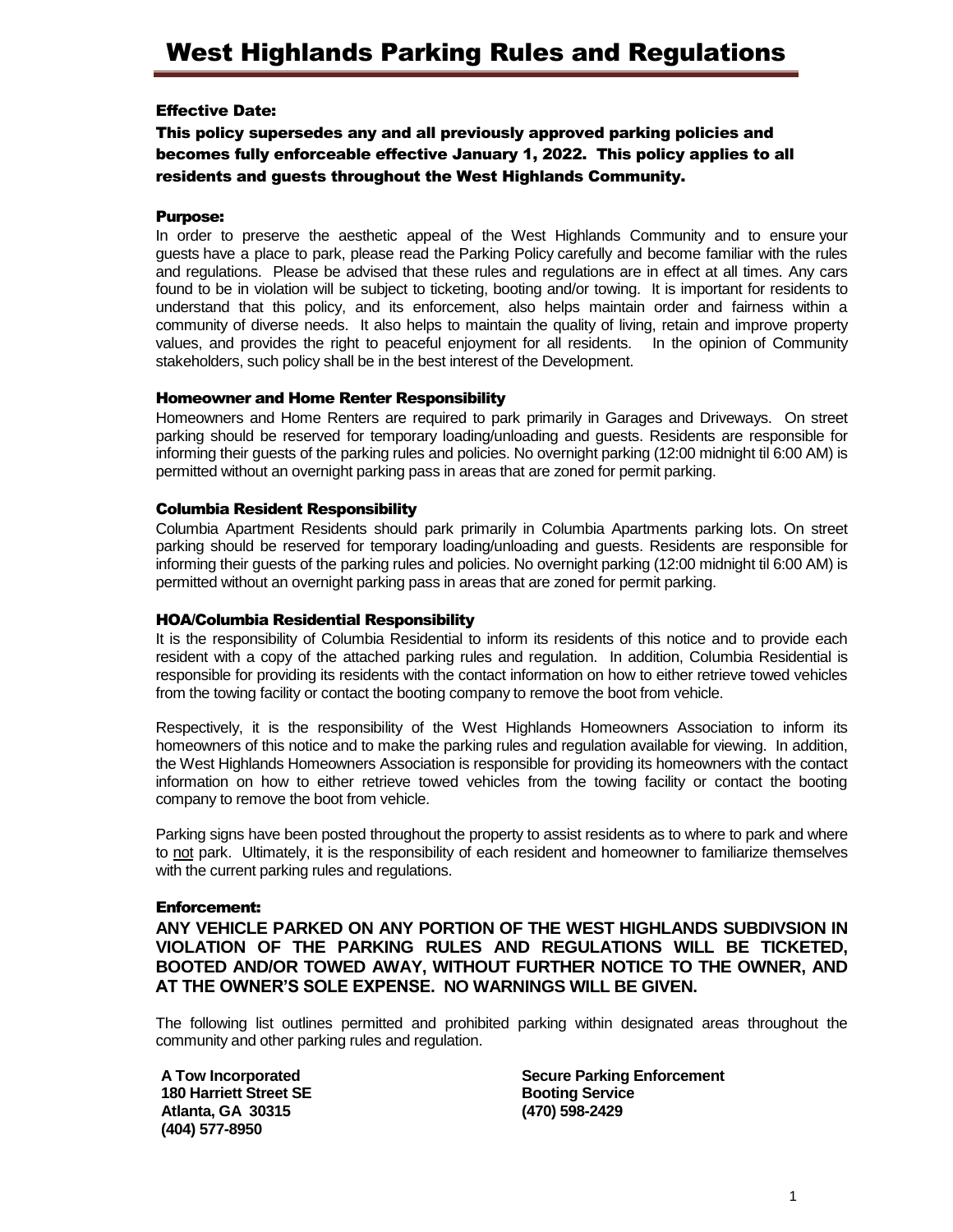## Section 1: Parking Designations around Hemen E. Perry Park and Apartments

### **Parking around Heman E. Perry Park**

- 1. Parking is allowed only in the cutouts surrounding the Herman E. Perry Park.
- 2. Parking is not allowed around the curve of the Park or on any of the brick pavement.
- 3. Parking is not allowed on the north side of Drew Dr west of the Park (between Odessa Dr and Sanford Dr) which is reserved for school loading/unloading.
- 4. Parking is not allowed on West Highlands Dr except for in the designated cutouts. No overnight parking (12:00 midnight til 6:00 AM) is permitted without an overnight parking pass.
- 5. Parking is not allowed on Stanfield Ave except for in the designated cutouts. No overnight parking (12:00 midnight til 6:00 AM) is permitted without an overnight parking pass.
- 6. No overnight parking (12:00 midnight til 6:00 AM) is permitted without an overnight parking pass.
- 7. Resident parking is not allowed on Odessa Dr except for in the designated **cutouts**.
- 8. Reserved leasing office parking and school parking is allowed on the west side of Odessa Dr during open business hours only. Resident parking is not allowed on the west side of Odessa Dr at any time.

## **Parking around Columbia Heritage Senior Apartments**

- 1. Parking is allowed in the **cutouts** on the east side of Sanford Dr only between Perry Blvd and Stanfield Ave.
- 2. Parking is not allowed on the west side of Sanford Dr.
- 3. Parking is not allowed on Odessa Dr between Perry Blvd and Stanfield Ave.
- 4. Parking is not allowed on Stanfield Dr between Odessa Dr and Sanford Dr.
- 5. Parking is not allowed on Perry Blvd.

## **Parking around Columbia Crest Apartments and School**

- 1. Parking is allowed in the **cutouts** on the east side of Odessa Dr only between Stanfield Ave and Drew Dr.
- 2. Parking is allowed on the east side of Sanford Dr only between Stanfield Ave and Drew Dr.
- 3. Parking is allowed on the south side of Drew Dr only between Odessa Dr and Sanford Dr.
- 4. Reserved leasing office parking and school parking is allowed on the west side of Odessa Dr during open business hours only. Resident parking is not allowed on the west side of Odessa Dr at any time.
- 5. Parking is not allowed on the north side of Drew Dr west of the Park (between Odessa Dr and Sanford Dr) which is reserved for school loading/unloading..
- 6. Parking is not allowed on the west side of Sanford Dr.
- 7. Parking is not allowed on Stanfield Dr between Odessa Dr and Sanford Dr.

# **Parking around Columbia Estates Apartments**

- 1. Parking is allowed on the northeast side of Hollingsworth Blvd only between West Highlands Dr and Willma Dr.
- 2. Parking is not allowed on West Highlands Dr between Perry Blvd and Hollingsworth Blvd.

#### **Parking around Columbia Park Citi Apartments**

- 1. Parking is allowed in the **cutouts** on the southwest side of Drew Dr only between Westmoreland Cir and Abbot Ln.
- 2. Parking is allowed on the east side of Westmoreland Cir between Drew Dr and the end of the Columbia Park Citi building.
- 3. Parking is allowed in the **cutouts** on the northeast side Westmoreland Cir directly behind Park Citi Apartments and before the Georgia Power easement.

# **Parking around Columbia Grove Apartments**

- 1. Parking is not allowed on Johnson Rd.
- 2. Parking is not allowed on Habershal Dr.
- 3. Parking is allowed on the south side of Craftsman Rd only.

**Parking Other Areas:** Unless otherwise described above, all other areas of the West Highlands Community are prohibited from parking.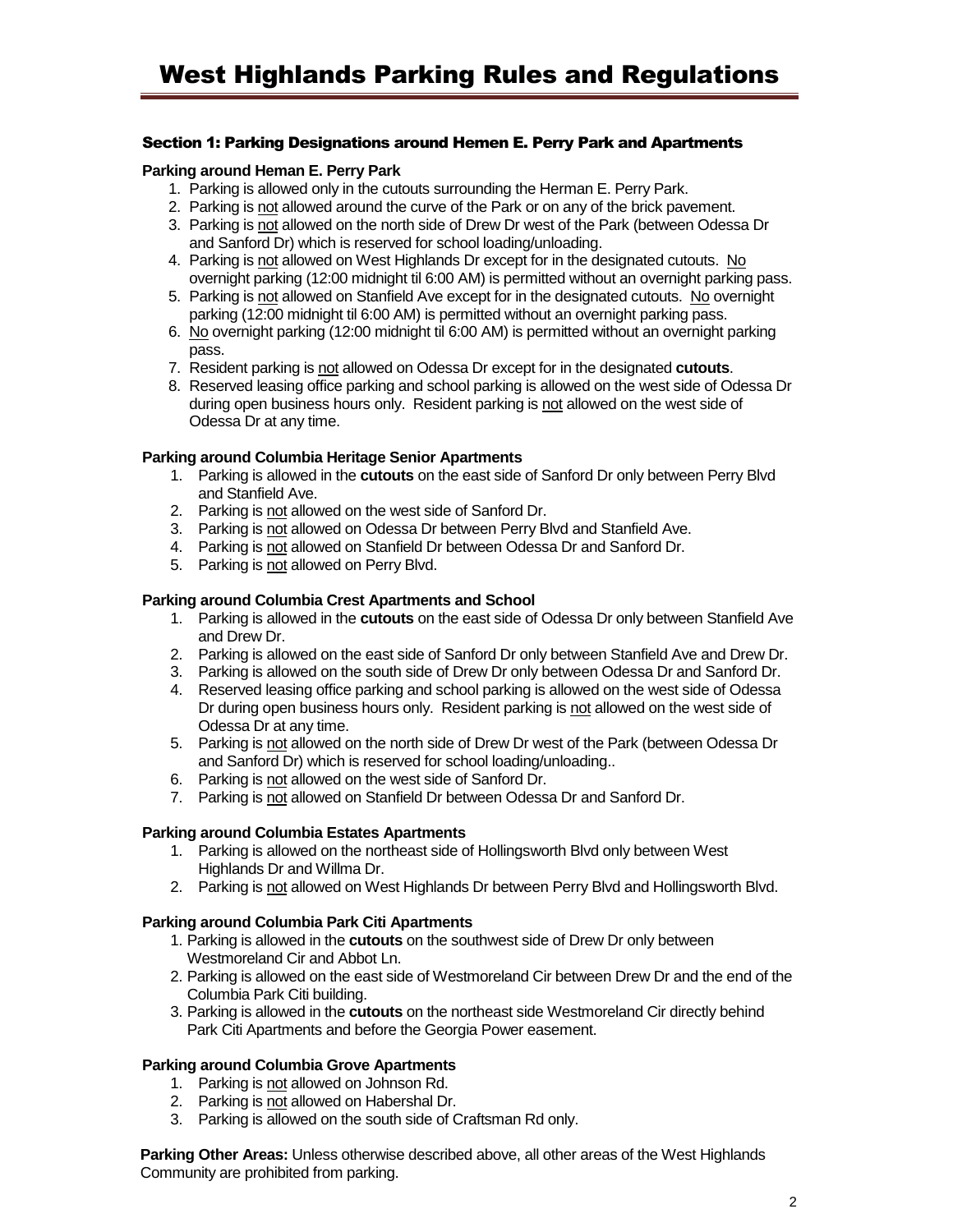## Section 2: Parking Designations around Single-family Dwellings

1. Parking is permitted in cutouts and in areas where signs permitting parking are posted.

# **Overnight parking passes are required between the hours of 12:00 midnight and 6:00 AM for areas where signs are posted.**

**Parking Other Areas:** Unless otherwise described, all other areas of the West Highlands Community are prohibited from parking.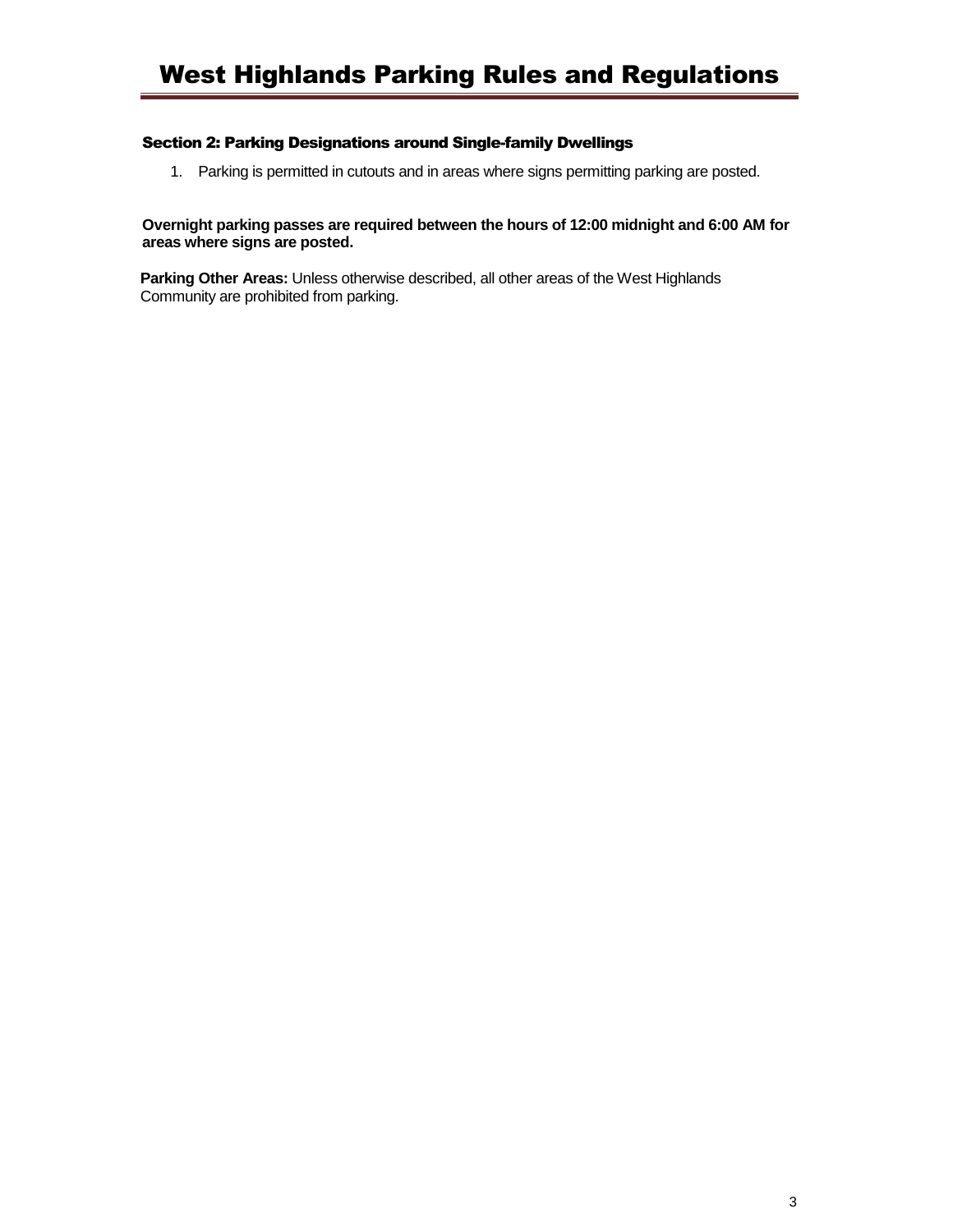# West Highlands Parking Rules and Regulations

#### Section 3: Parking Decals and Overnight Guest Passes for Homeowner Association Residents

### Being a Good Neighbor

Please be courteous, when parking on the street, it is polite for you or your guests to park in front of your home. This allows your neighbor or their guests to park in front of their house when needed. If you are entertaining more guests than can park directly in front of your house remind them not to park in front of driveways or mailboxes, so as not to inconvenience your neighbors. When having any celebration that will result in an excess of guests, it is always polite to give your neighbors a heads up, along with a phone number should they need to reach you.

# Decals for Homeowners Vehicles

1. Homeowners may request West Highlands Parking Decals for vehicles owned by homeowners and residents. Homeowners must submit a signed Application for Parking Decals and Guests Overnight Permits and Agreement to Sentry Management. Homeowners who are renting their homes are responsible for requesting decals on behalf of their renters. A valid lease must be on file with the management company for the parking decal request to be approved. Decals must be displayed on the lower left front windshield (driver's side).

## Overnight Guest Passes for Homeowners' Guests

- 1. Overnight parking permits must hang on the rear view mirror and be clearly displayed facing the front windshield. The parking permit must always be visible when the vehicle is on the property during overnight hours (12:00 midnight to 6:00 AM).
- 2. Overnight guests are required to park in the designated parking areas only. Parking in noparking areas will result in vehicle being booted or towed
- 3. **On rare occasions when a homeowner will have 4 or more guests parking on the street during the times when overnight parking permits are required between hours of 12:00 midnight and 6:00 AM, the homeowner should do the following:**
	- o Notify ProTect Security (404) 470-825-1460 of upcoming event at last three (3) days in advance.
	- o Should print and complete the **Temporary Event Parking Pass** form found on [www.westhighlandsatl.com](http://www.westhighlandsatl.com/) and then place the pass face-up on top of driver side's dashboard.
		- **The pass is for single use only. The pass is not to be used consecutive days or over multiple dates during a brief period of time**
		- **The pass cannot be used in place of parking decals or guest overnight parking permits**
		- **The pass cannot be used for homeowners, permanent residents or temporary residents**
		- **The pass cannot be used on if you have not been issued overnight parking permits**
		- **This pass cannot be used if all three (3) issued guest overnight parking permits are not currently in use (i.e. all permits are already displayed in three (3) vehicles at the time when the temporary event parking pass is used). The guest parking form must be used in accordance with contacting ProTect Security and notifying them of the upcoming event in advance. Failure to adhere to these instructions will result in vehicles being booted or towed at the owner's expense.**
- 4. Failure to adhere to the aforementioned instructions; and/or properly display the parking decals, overnight parking permits or Temporary Event Parking Pass may result in the vehicle being booted or towed at the owner's expense. Vehicles that are booted for longer than 24 hours will be towed away at owner's expense. No warnings will be given.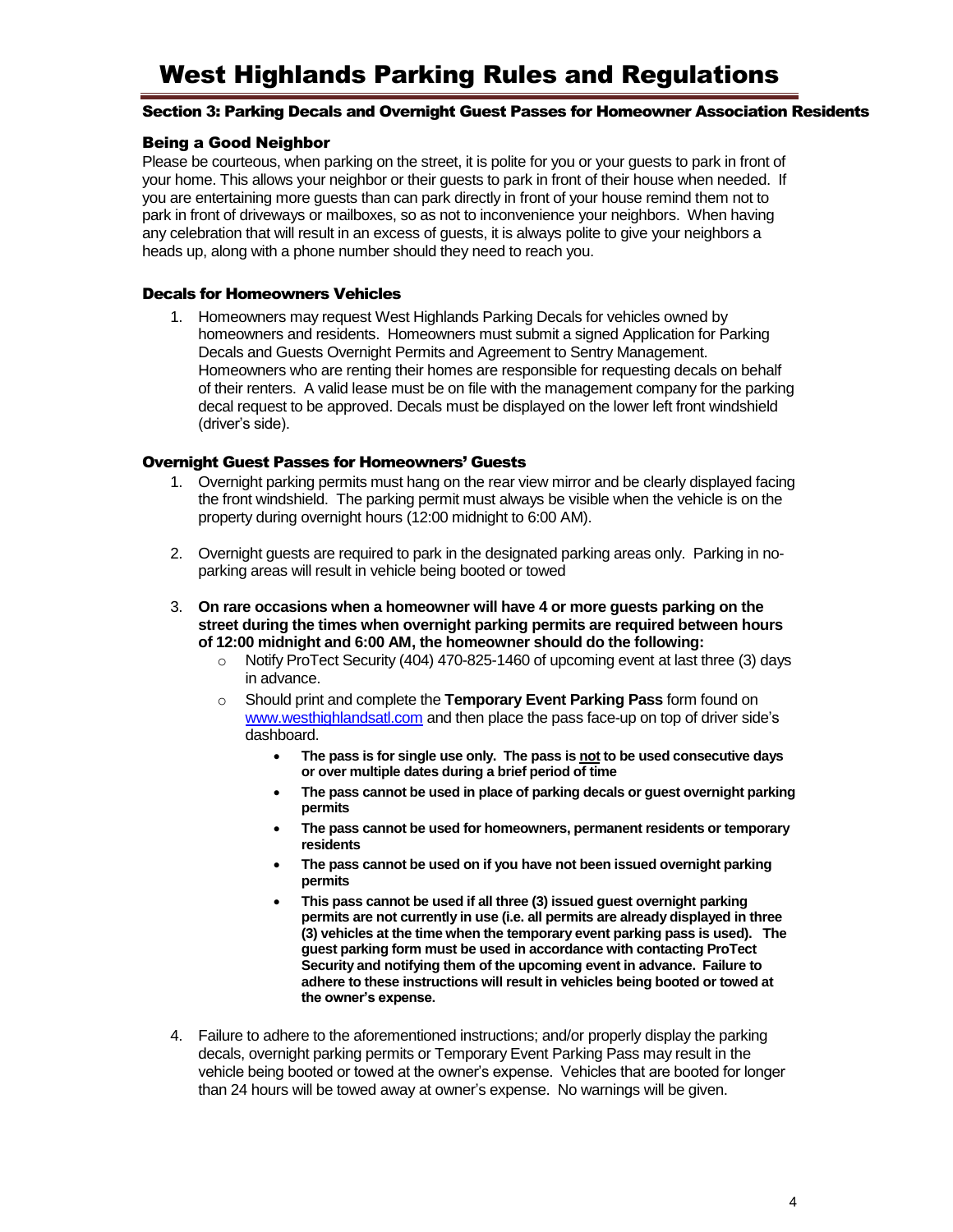# West Highlands Parking Rules and Regulations

### Section 4: Additional Parking Rules and Regulations

- Vehicle may not park on any curb, sidewalk, alleyway, unpaved surface, on any grass area public or private, in a fire lane, in front of a fire hydrant, or any non-designated area.
- Vehicle may not double park, block another vehicle, block driveways, block mailboxes, block alley entrances, block passage along alley, obstruct the flow of traffic or otherwise create a hazardous condition.
- Vehicle may not park on a corner or within 10 ft of a corner of any intersecting streets
- No vehicle shall project and extend over the boundary line of any private or public driveway.
- No vehicle shall park where it blocks or partially blocks any sidewalk or pathway designated for walking or bicycle use.
- No vehicle should park in or near a construction area; or park in any undeveloped areas (i.e. areas that are planned to be developed but have yet to be developed).
- No vehicle should park in a trespassing zone
- Vehicle parked on streets shall be aligned straight with curb and not to exceed 18" distance from curb when parallel parked.
- No expired tags and/or unlicensed vehicles shall be permitted on the property unless parked in an enclosed garage.
- License plate with current tag must be affixed to outside of vehicle on the designated plate area.
- Vehicle must maintain an appearance of clean and operable (e.g. no appearance of off-road driving/excessive mud, no deflated tires, no broken or missing glass from vehicles, etc.)
- Vehicle sustaining major collision damage; junk cars; other unsightly vehicles; inoperable vehicles; vehicles leaking fluid; and like items; shall not be allowed on the property except only within the confines of an enclosed garage or other approved enclosure, and no portion of same may project beyond the enclosed area.
- No vehicle should be dismantled, repaired on or placed on jack stands except only within the confines of an enclosed garage or other approved enclosure, and no portion of same may project beyond the enclosed area.
- Vehicle must park in the direction of the traffic flow.
- Street parking shall be used for parking on a rotating basis and not be used to store vehicles. No vehicle shall park in the same space for more than 24 hours and must vacate the parking space for at least 4 hours and/or park no less than 20 feet in distance from the initial parking space.
- Motor homes; campers; boats; trailers of any kind; portable storage; moving/storage containers; non-street legal motorized vehicles (e.g. go-carts, ATVs, dune buggies, dirt bikes, mini bikes, other recreational and off-road vehicles); and any other such contrivances shall not be placed, kept, stored, maintained, operated upon any portion of the property unless parked in an enclosed garage.
- Vending carts, food trucks, food stands, ice cream vehicles; catering trucks; and like items are forbidden from operating upon any portion of the property.